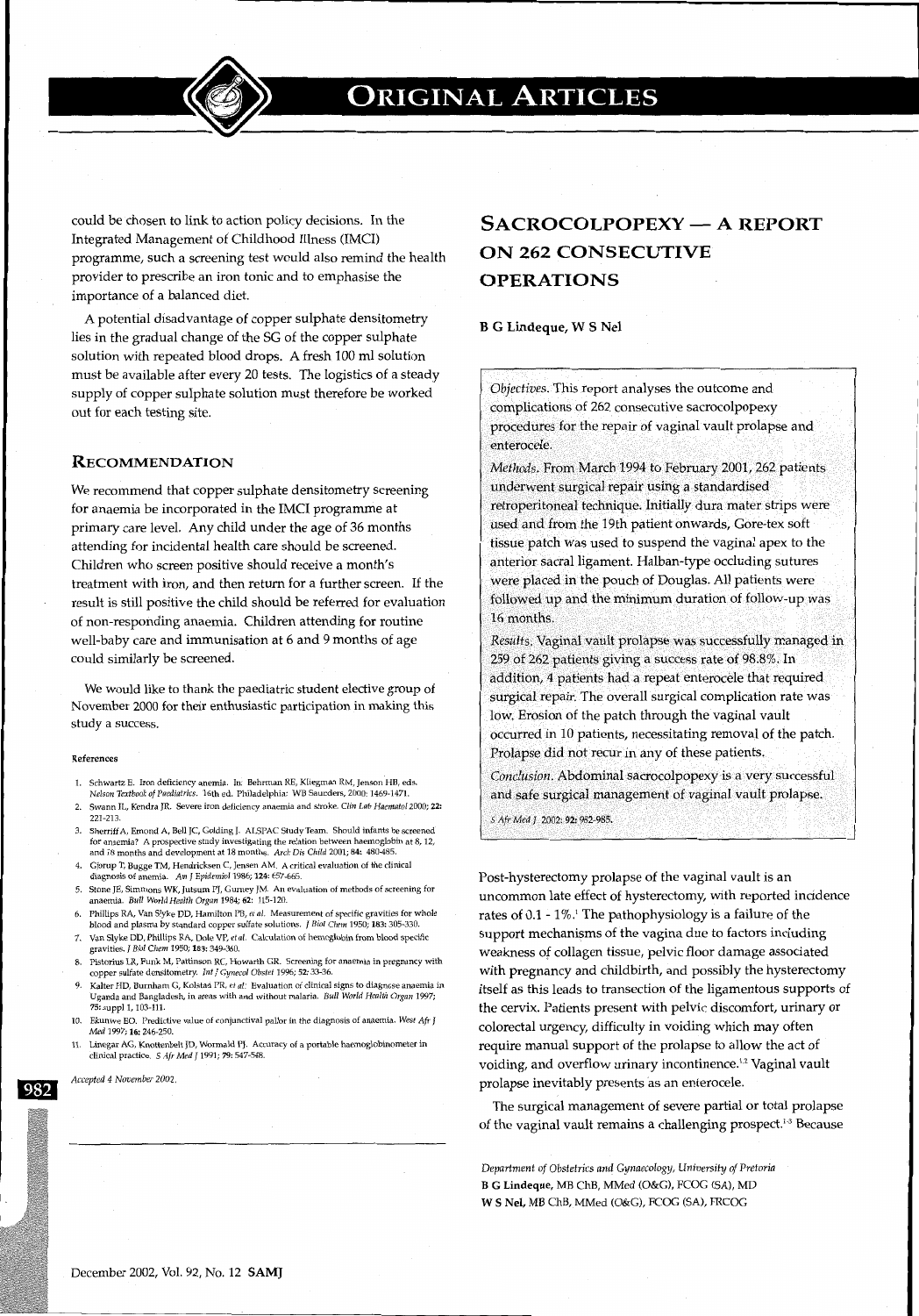of differences in history and presentation each patient's problem is regarded as unique and treatment is individualised in most cases. Of the several techniques that have been described as achieving satisfactory and long-lasting suspension of the vaginal vault, good success rates have been reported with transvaginal sacrospinous ligament fixation' and abdominal sacrocolpopexy.<sup>2,3,5</sup>

Since the first description of sacrocolpopexy in 1962' various materials have been used as a graft to support the vaginal apex and walls. Several complications have been reported including haemorrhage, voiding problems, stress incontinence, detrusor instability and graft infection.'

A report is presented of 262 consecutive patients who underwent sacrocolpopexy for the surgical repair of vaginal vault prolapse.

### **PATIENTS AND METHODS**

All patients referred with vaginal vault prolapse were assessed for sacrocolpopexy or for sacrospinous ligament fixation. Patients with vaginal eversion or with very weak vaginal wall support were selected for sacrospinous ligament fixation operations. Patients with good vaginal wall support, typically after recent anterior and posterior colporrhaphy, who were diagnosed with vaginal vault prolapse and enterocele were selected for sacrocolpopexy. All patients who underwent sacrocolpopexy were included in the analysis.

Patients with massive enterocele with the uterus *in situ* were rarely seen but were also included in the analysis.

All patients were preoperatively assessed and the prolapse was graded into one of three grades: grade 1 where the prolapse descended into the upper half of the vagina, grade 2 where the prolapse descended into the lower half of the vagina and into the introitus, and grade 3 where the prolapse descended past the introitus. Although it is recognised that prolapse appears to be less severe with the patient in the supine position, examination in the standing position was not routinely performed on the basis of reports of no added information gleaned from such examinations." Only patients with grade 2 and 3 prolapse were considered for surgery.

Presence of additional types of prolapse was noted. Patients with stress incontinence and those with mild cystocele were considered for Burch vesicosuspension. Patients with very relaxed perineal muscles and low rectocele were considered for posterior colporrhaphy.

Surgery was performed under general anaesthesia after preexisting medical conditions had been corrected as far as possible. One of the authors (BGL) was present at all operations and performed approximately three-quarters of the procedures, the remainder being performed by the second author (WSN). All patients received 1 - 3 doses of antibiotics intra- and postoperatively. Anticoagulation was managed

according to the anticoagulation risk assessment of the Royal College of Obstetricians and Gynaecologists."

Follow-up was done after 2 - 6 months by one of the surgeons or by the referring doctors.

#### **Operative technique**

The patient was placed in the semi-lithotomy position. The Pfannenstiel incision was preferred even when subumbilical vertical scars were present. Once the peritoneal cavity had been opened adhesions were dissected when present. A retroperitoneal approach was used in all cases. The posterior parietal peritoneum was incised vertically from the promontory to the vaginal apex, between the midline and the right ureter. Small blood vessels were clamped with vascular clips. The vaginal vault was elevated by an assistant using an instrument pushed through the introitus. Once elevated the dissection of the peritoneal covering of the vault was completed. The bladder was dissected off the vagina for 1 - 2 em anteriorly, and the rectovaginal space was dissected posteriorly for 2 - 4 em.

For the first 18 cases a strip of commercially available dura mater was used. Thereafter supply of that material was discontinued. For all subsequent patients the Gore-tex soft tissue patch (Gore and Associates Inc., Flagstaff, Ariz., USA) was used to suspend the vaginal vault. The presacral ligament was exposed in the midline over S1-2 by careful dissection avoiding injury to the median sacral vessels. The soft tissue patch was sutured to the ligament using Gore-tex suturing material. The distal end of the patch was sutured to the vaginal apex in several places to minimise pulling tension in any one area. Care was taken to utilise as much as possible of the posterior dissected vaginal wall. Suspension tension was judged by pulling the patch cranially. Once the desired tension was identified the patch was sutured onto itself to maintain suspension while allowing upward movement of the vaginal apex. The peritoneum was then sutured to cover the patch.

All patients who had Gore-tex patch procedures also had occlusive Halban-type sutures placed in the pouch of Douglas.10 Several sutures were inserted in the peritoneum from anterior to posterior and when tied achieved a flattening of the pouch of Douglas and a straightening of the rectum. This was preferred to the Moschowitz type of circular sutures because it has much less effect on the course of the ureters in the pelvis. When a Burch vesicosuspension was planned it was performed at this stage, through opening the retropubic space and placing sutures between the vagina and the ileopectineal line. After closing of the abdomen a posterior colporrhaphy **B.22** was performed in those patients with perineal defects.

#### **RESULTS**

Between March 1994 and February 2001 a total of 262 patients underwent sacrocolpopexy using this technique. Their ages

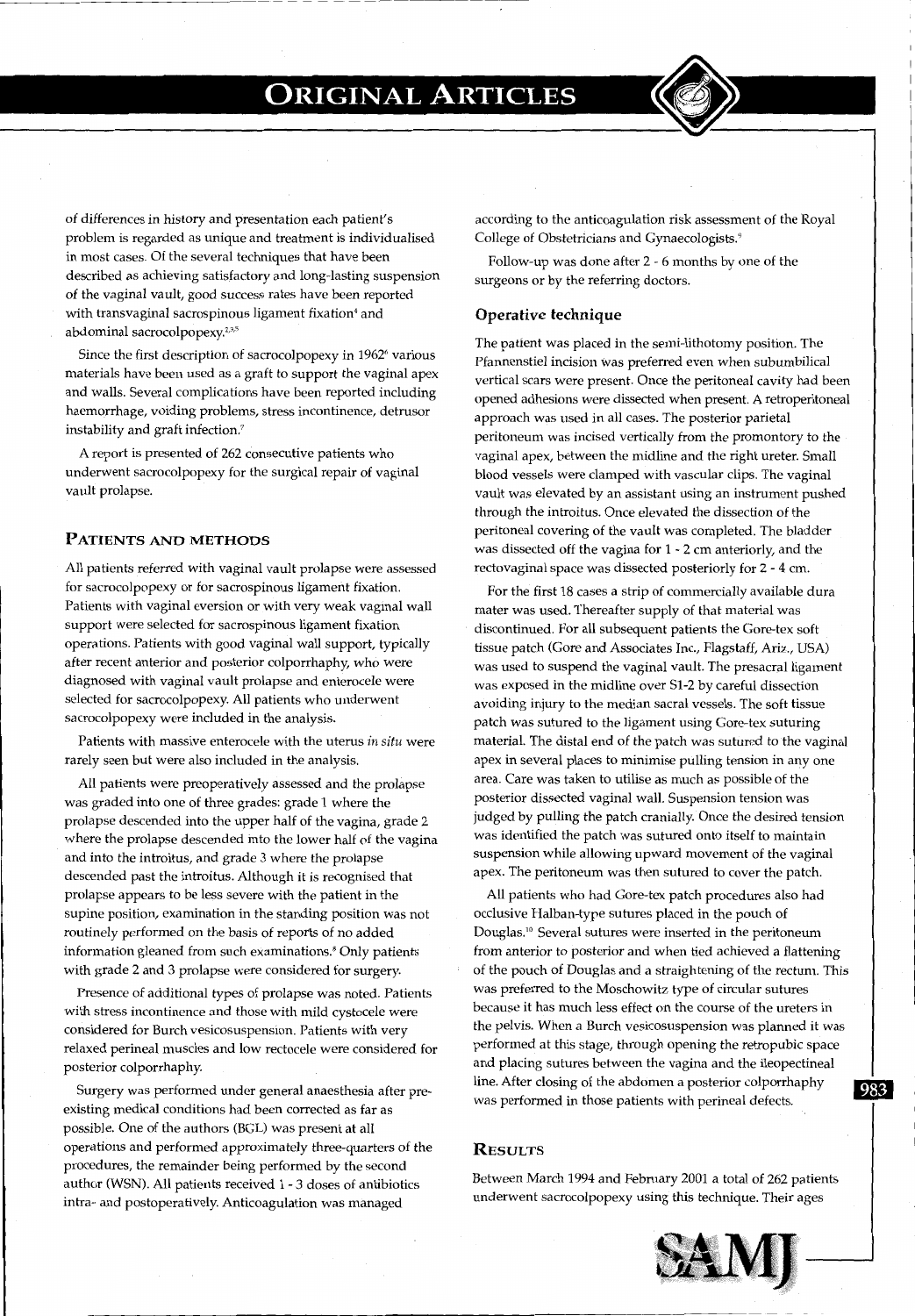ranged from 28 to 79 years but most fell into the age group 55· 70 years. In 254 patients (97%) the sacrocolpopexy was performed as a non-primary prolapse operation with a range of previous prolapse surgery of 1 - 5 operations. Four patients presented with uterine prolapse with a large grade 2- 3 enterocele. In 3 of these cases hysterectomy was performed followed by sacrocolpopexy. In the remaining patient, a 28 year-old woman, para 1, gravida 1, and desirous of further pregnancy, the uterus was conserved and the sacrocolpopexy patch was placed between the 51 midline and the cervicovaginal junction posteriorly.

The different components of the operations are listed in Table I. In 4 patients a suburethral sling was inserted at the time of surgery, 1 patient underwent anterior colporrhaphy for a grade 2 cystocele, and 60 patients (23%) had a posterior colporrhaphy. The main additional operation components were Burch vesicosuspension (106 patients, 40%) and pouch of Douglas occlusion (245 patients, 94%).

|                                        | N   | $\%$ |
|----------------------------------------|-----|------|
| Sacrocolpopexy                         | 262 | 100  |
| Halban-type pouch of Douglas occlusion | 245 | 94   |
| <b>Burch vesicosuspension</b>          | 106 | 40   |
| Anterior repair                        | Æ   | 0.4  |
| Posterior repair                       | 60  | 23   |
| Suburethral sling placement            | 4   | 1.5  |

Operative complications are listed in Table II. Few complications were encountered, the majority being medical complications referring to the general medical condition of the patient, and the remainder reflecting the many events of previous surgery in these patients. In particular no presacral vessel bleeding was encountered. Blood loss during the

| Operative complication            | Ν                                                                                      |
|-----------------------------------|----------------------------------------------------------------------------------------|
| Minor bladder injury              | 3 (immediately repaired)                                                               |
| Minor small-bowel injury          | 1 (immediately repaired).                                                              |
| Units of blood used               | 5 (including 2 units for<br>anticoagulant-caused                                       |
|                                   | bleeding)                                                                              |
| Intestinal obstruction            | 3 (2 in area of previous<br>surgery, 1 internal hernia<br>with incomplete obstruction) |
| Medical and other complications   | 7 (1 pneumonia, 3 prolonged                                                            |
|                                   | ileus, 2 arrhythmia, 1 left<br>ventricular failure)                                    |
| Erosion of patch during follow-up | $10(2.6\%)$                                                                            |

procedures was very low and no pelvic vessel injuries occurred. Of the 3 patients with intestinal obstruction in the immediate postoperative period, 1 patient had an elbow of bowel caught in tissue folds leading to subacute obstruction. Simple release at laparotomy resulted in a complete reversal. The remaining 2 patients had bowel obstruction found to be caused by fibrous bands in sites of previous surgery  $-1$  in the adhesions of a previous cholecystectomy and 1 in the pelvis after 2 previous laparotomies.

All patients were followed up. If follow-up was done by the referring doctor, patient progress was communicated to the authors by letter, report, telephone call or personal statements. All patients with subsequent problems were referred back. The minimum follow-up period was 16 months. The success rate of sacrocolpopexy was 98.8% as shown in Table III. None of the patients with rectocele or cystcoele found at later consultations had been diagnosed with those disorders at the time of operation.

The finding of erosion of the patch through the vaginal vault is of great importance. Patients with this complication presented during follow-up with low-grade pain and a malodorous and persistent vaginal discharge. Erosion was found in 10 cases (2.6%), invariably within the first year of follow-up. All patients received a course of systemic and topical antibiotics and the mesh was removed. In 7 cases this was done through laparotomy while in 3 cases the patch could be removed transvaginally by gentle pulling. No patient had residual sepsis, other pathology or recurrent vault prolapse. An attempt to define a risk group for patch erosion highlighted a high number of previous prolapse operations, concurrent hysterectomy, and high suspension tension of the patch at the time of placement.

## **DISCUSSION**

This large series of 262 consecutive sacrocolpopexy procedures demonstrates the safety and effectiveness of the procedure. Vaginal vault prolapse is a debilitating disorder and although not a life-threatening condition has a highly negative impact on the quality of life. To determine the exact impact on bowel and bladder symptoms requires a separate quality-of-life analysis that was outside the scope of this analysis. An effective procedure will relieve the prolapse. Baessler and Schuessler<sup>11</sup> found that more than 70% of patients obtained relief of bowel symptoms and that 28% of patients developed postoperative outlet constipation. All patients had relief of dyspareunia. Cure rates of vaginal vault prolapse of more than 90% have been described<sup>2,3,7,11,12</sup> and the results of this analysis compare favourably with the reported series.

The very low occurrence of intraoperative complications illustrates the safety of the procedure if bleeding can be avoided. As the procedure calls for retroperitoneal access and